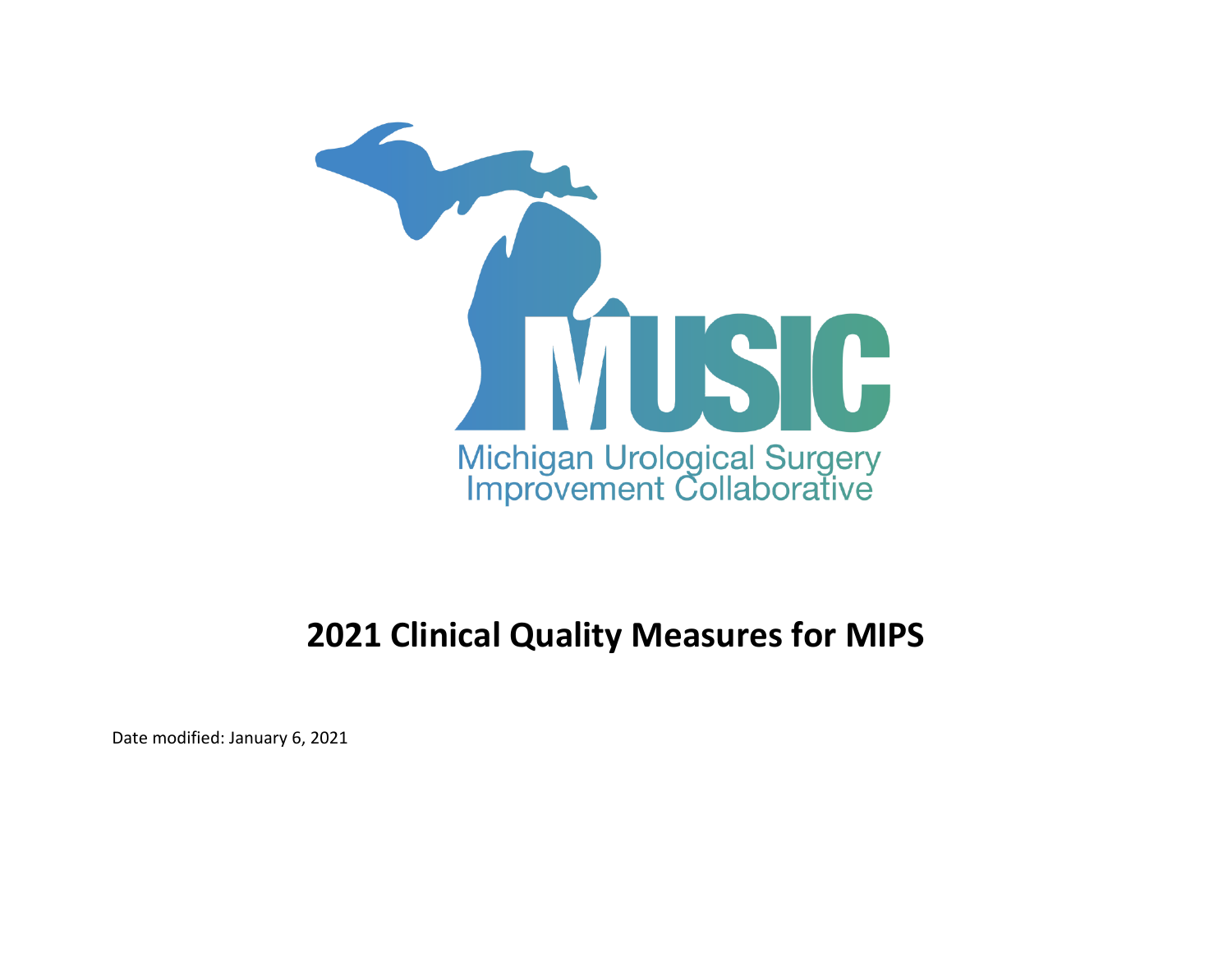| <b>2021 QCDR</b><br><b>Measure IDs</b> | <b>Measure Title</b>                                                                                           | <b>Measure Description</b>                                                                                                                                                                                                                                             | <b>Denominator</b>                                                                                                                                                                                      | <b>Numerator</b>                                                                                                                                                                       | <b>Denominator Exclusions</b>                                                                                                                                                                                                                                                                                                                                                                                                                                                                                                                                                                                                                                                                                                 | <b>High Priority</b>             | <b>Measure Type</b> | <b>NQS Domain</b>                            | <b>Meaningful Measure</b><br><b>Area</b>                                               | <b>Care Setting</b><br>Inverse Measure | <b>Risk Adjustment</b>                                                                                                               |
|----------------------------------------|----------------------------------------------------------------------------------------------------------------|------------------------------------------------------------------------------------------------------------------------------------------------------------------------------------------------------------------------------------------------------------------------|---------------------------------------------------------------------------------------------------------------------------------------------------------------------------------------------------------|----------------------------------------------------------------------------------------------------------------------------------------------------------------------------------------|-------------------------------------------------------------------------------------------------------------------------------------------------------------------------------------------------------------------------------------------------------------------------------------------------------------------------------------------------------------------------------------------------------------------------------------------------------------------------------------------------------------------------------------------------------------------------------------------------------------------------------------------------------------------------------------------------------------------------------|----------------------------------|---------------------|----------------------------------------------|----------------------------------------------------------------------------------------|----------------------------------------|--------------------------------------------------------------------------------------------------------------------------------------|
| MUSIC4                                 | Prostate Cancer: Active Surveillance/Watchful<br>Waiting for Low Risk Prostate Cancer Patients                 | Proportion of patients with low-risk prostate cancer<br>receiving active surveillance or watchful waiting                                                                                                                                                              | of low-risk prostate cancer patients 30 or older  # of low-risk prostate cancer patients on                                                                                                             | active surveillance or watchful waiting                                                                                                                                                | Prostate cancer patients < 30 years of age; patients that<br>have had prior treatment for prostate cancer                                                                                                                                                                                                                                                                                                                                                                                                                                                                                                                                                                                                                     |                                  | Process             | Effective Clinical Care   Appropriate use of | lealthcare                                                                             | Outpatient Services No                 | N/A                                                                                                                                  |
| MUSIC5                                 | Prostate Cancer: Radical Prostatectomy Cases                                                                   | Percentage of radical prostatectomy cases with a<br>length of stay $> 2$ days                                                                                                                                                                                          | # of patients aged 30 or older who underwent a<br>radical prostatectomy as treatment for prostate<br>cancer                                                                                             | # of patients with a length of stay $>$ 2 days<br>after radical prostatectomy                                                                                                          | Prostate cancer patients < 30 years of age; patients that<br>have had prior treatment for prostate cancer                                                                                                                                                                                                                                                                                                                                                                                                                                                                                                                                                                                                                     | Yes - Outcome                    | Outcome             |                                              | Effective Clinical Care   Patient-Focused Episode of   Hospital Inpatient   Yes        |                                        | Yes - Proportion of radical<br>prostactomies with a LOS<br>greater than 2 days                                                       |
| MUSIC10                                | Prostate Cancer: Confirmation Testing in low<br>risk AS eligible patients                                      | ercentage of low risk patients that are eligible for<br>active surveillance who receive confirmation testing<br>within 6 months of diagnosis                                                                                                                           | $\frac{1}{2}$ of patients aged 30 or older with new diagnosis $\frac{1}{2}$ of patients that underwent a second<br>of low and low-intermediate prostate cancer<br>(Gleason 6 or low volume Gleason 3+4) | biopsy, MRI, or genomics test within 6<br>months after date of diagnosis (positive                                                                                                     | Prostate cancer patients < 30 years of age; Patients that<br>have had prior treatment for prostate cancer; Patients on<br>watchful waiting                                                                                                                                                                                                                                                                                                                                                                                                                                                                                                                                                                                    |                                  | Process             | Effective Clinical Care Appropriate use of   | Healthcare                                                                             | Outpatient Services No                 | N/A                                                                                                                                  |
| MUSIC11                                | on active surveillance for at least 30 months                                                                  | Prostate Cancer: Follow-Up Testing for patients Percentage of patients on active surveillance that<br>$ $ have $\geq$ 2 tumor burden reassessments and 3 PSA tests<br>in first 30 months since diagnosis                                                               | # of patients aged 30 or older with new diagnosis<br>of low and low-intermediate prostate cancer<br>(Gleason 6 or low volume Gleason 3+4)                                                               | $\#$ of patients on active surveillance<br>that have $\geq 2$ tumor burden<br>reassessments and 3 PSA tests in<br>first 30 months since diagnosis                                      | Prostate cancer patients < 30 years of age;<br>Patients that have had prior treatment for<br>prostate cancer                                                                                                                                                                                                                                                                                                                                                                                                                                                                                                                                                                                                                  |                                  | Process             | Effective Clinical Care   Appropriate use of | Healthcare                                                                             | Outpatient Services No                 | IN/A                                                                                                                                 |
| MUSIC12                                | Kidney Stones: ED visit within 30 days of<br>ureteroscopy                                                      | Percentage of patients who underwent ureteroscopy $ $ # of patients that undergo ureteroscopy<br>and experienced an unplanned ED visit within 30 days<br>of the procedure                                                                                              |                                                                                                                                                                                                         | # of patients with an ED visit within 30 days<br>of ureteroscopy                                                                                                                       | Patient under 18 at time of surgery; Bilateral surgery; No<br>stones found during URS; Staged surgery for which the<br>primary procedure was not done locally; Other<br>simultaneous procedures (e.g. ureteral biopsy);<br>Nephrostomy tube in place at the time of surgery. Further,<br>due to the significant volume of cases, MUSIC executes a<br>sampling methodology for case entry. MUSIC practices that<br>perform 100-200 cases per year exclude patients born in<br>Mar, Jun, Sep, and Dec and sites with >200 cases per year<br>exclude patients born in Feb, Apr, Jun, Aug, Oct, and Dec                                                                                                                           | 'es - Outcome                    | Outcome             | Patient Safety                               | Admissions and<br><b>Readmissions to Hospitals</b>                                     | Hospital                               | Yes - Proportion of<br>ureteroscopies with an ED<br>visit within 60 days of the<br>procedure                                         |
| MUSIC15                                | Kidney Stones: SWL in patients with largest<br>renal stone > 2 cm or lower pole stone > 1 cm                   | Percentage of patients who underwent shockwave<br>ithotripsy with a largest renal stone $> 2$ cm or with a llower pole stone $> 1$ cm<br>lower pole stone > 1 cm                                                                                                       | # of patients with a renal stone > 2 cm or with a                                                                                                                                                       | # of patients with a renal stone $> 2$ cm or<br>with a lower pole stone $>$ 1 cm and undergo<br>shockwave lithotripsy                                                                  | Patient under 18 at time of surgery; Bilateral surgery; Staged No<br>surgery for which the primary procedure was not done<br>locally; Other simultaneous procedures (e.g. ureteral<br>biopsy); Nephrostomy tube in place at the time of surgery.<br>Further, due to the significant volume of cases, MUSIC<br>executes a sampling methodology for case entry. MUSIC<br>practices that perform 100-200 cases per year exclude<br>patients born in Mar, Jun, Sep, and Dec and sites with >200<br>cases per year exclude patients born in Feb, Apr, Jun, Aug,<br>Oct. and Dec                                                                                                                                                    |                                  | Process             | Effective Clinical Care   Appropriate use of | Healthcare                                                                             | Hospital                               | N/A                                                                                                                                  |
| MUSIC17                                | Kidney Stones: Opioid utilization after<br>ureteroscopy and shockwave lithotripsy                              | Percentage of patients who underwent ureteroscopy<br>or shockwave lithotripsy and are discharged on<br>NSAIDS, Acetaminophen, or "Other" and who were<br>not prescribed opioids for pain control                                                                       | # of patients that undergo ureteroscopy or<br>shockwave lithotripsy                                                                                                                                     | Acetaminophen, or "Other" and who were<br>not prescribed opioids for pain control after<br>ureteroscopy or shockwave lithotripsy                                                       | # of patients that were discharged on NSAIDS, Patients under 18 at time of surgery; Bilateral surgery; No<br>stones found during URS; Staged surgery for which the<br>primary procedure was not done locally; Other<br>simultaneous procedures (e.g. ureteral biopsy)<br>Nephrostomy tube in place at the time of surgery; Patients<br>with "unknown" pain medication prescription at discharge.<br>Further, due to the significant volume of cases, MUSIC<br>executes a sampling methodology for case entry. MUSIC<br>practices that perform 100-200 cases per year exclude<br>patients born in Mar, Jun, Sep, and Dec and sites with >200<br>cases per year exclude patients born in Feb, Apr, Jun, Aug,<br>Oct, and Dec    |                                  | Process             | Patient Safety                               | Prevention and Treatment   Hospital<br>of Opioid and Substance<br><b>Use Disorders</b> |                                        | N/A                                                                                                                                  |
| MUSIC18                                | Kidney Stones: Alpha-blockers at discharge for<br>patients undergoing ureteroscopy or<br>shockwave lithotripsy | $\vert$ Percentage of patients who underwent ureteroscopy $\vert$ # of patients that undergo ureteroscopy and<br>or shockwave lithotripsy and received alpha-blockers shockwave lithotripsy<br>at discharge                                                            |                                                                                                                                                                                                         | # of patients who undergo ureteroscopy or<br>shockwave lithotripsy and receive alpha<br>blockers at discharge                                                                          | Patient under 18 at time of surgery; Bilateral surgery; No<br>stones found during URS; Staged surgery for which the<br>primary procedure was not done locally; Other<br>simultaneous procedures (e.g. ureteral biopsy);<br>Nephrostomy tube in place at the time of surgery. Further,<br>due to the significant volume of cases, MUSIC executes a<br>sampling methodology for case entry. MUSIC practices that<br>perform 100-200 cases per year exclude patients born in<br>Mar, Jun, Sep, and Dec and sites with >200 cases per year<br>exclude patients born in Feb, Apr, Jun, Aug, Oct, and Dec                                                                                                                           |                                  | Process             |                                              | Effective Clinical Care   Medication Management                                        | Hospital                               |                                                                                                                                      |
| MUSIC19                                | Kidney Stones: Readmission within 30 days of<br>ureteroscopy                                                   | Percentage of patients who underwent ureteroscopy $\vert$ # of patients that undergo ureteroscopy<br>and experienced a readmission within 30 days of the<br>procedure                                                                                                  |                                                                                                                                                                                                         | of ureteroscopy                                                                                                                                                                        | # of patients with readmission within 30 days   Patients under 18 at time of surgery; Bilateral surgery; No<br>stones found during URS; Staged surgery for which the<br>primary procedure was not done locally; Other<br>simultaneous procedures (e.g. ureteral biopsy);<br>Nephrostomy tube in place at the time of surgery; Patients<br>with "unknown" pain medication prescription at discharge.<br>Further, due to the significant volume of cases, MUSIC<br>executes a sampling methodology for case entry. MUSIC<br>practices that perform 100-200 cases per year exclude<br>patients born in Mar, Jun, Sep, and Dec and sites with >200<br>cases per year exclude patients born in Feb, Apr, Jun, Aug,<br>Oct, and Dec |                                  | Outcome             | <b>Patient Safety</b>                        | Admissions and<br><b>Readmissions to Hospitals</b>                                     | Hospital                               | N/A                                                                                                                                  |
| MUSIC20                                | Prostate Cancer: Complications within 30 days<br>of radical prostatectomy                                      | Percentage of radical prostatectomy patients who do $\#$ of patients that undergo radical prostatectomy<br>not have any deviations from an uncomplicated<br>recovery pathway within 30 days of the procedure                                                           |                                                                                                                                                                                                         | $\#$ of patients with zero deviations within 30<br>days of radical prostatectomy                                                                                                       | Patients < 30 years of age; patients that have had prior<br>treatment for prostate cancer; patients that are not being<br>screened or treated for prostate cancer                                                                                                                                                                                                                                                                                                                                                                                                                                                                                                                                                             | Yes - Outcome                    | Outcome             | Effective Clinical Care   Admissions and     | Readmissions to Hospitals                                                              | Hospital Inpatient No                  | Yes - Proportion of patients<br>with a deviation from an<br>"uncomplicated recovery<br>pathway" or non-routine                       |
| MUSIC21                                | prostatectomy                                                                                                  | Prostate Cancer: Opioid utilization after radical Percentage of patients who underwent radical<br>$ $ prostatectomy and are discharged with $\leq 6$ opioid<br>pain pills (5mg oxycodone or equivalent) and do not<br>get a prescription for opioids within 30 days of | # of opioid-naïve patients that undergo radical<br>prostatectomy and complete the baseline and 1<br>month PRO survey                                                                                    | # of patients that were discharged with $\leq 6$<br>opioid pain pills (5mg oxycodone or<br>equivalent) for pain control and do not get a<br>prescription for opioids within 30 days of | Patients < 30 years of age; patients that have had prior<br>treatment for prostate cancer; patients that are not being<br>screened or treated for prostate cancer; patients reporting<br>as opioid users prior to surgery                                                                                                                                                                                                                                                                                                                                                                                                                                                                                                     | Yes - Opioid-<br>related measure | Process             | n Health                                     | Community/Populatio   Medication Management                                            | Hospital Inpatient No                  | N/A                                                                                                                                  |
| MUSIC22                                | Prostate Cancer: Urinary continence at 12<br>months post-radical prostatectomy                                 | Percentage of radical prostatectomy patients that are  # of patients with good baseline function (0-1<br>socially continent (0 - 1 pads per day) at 12 months<br>after surgery                                                                                         | pads per day) that undergo radical prostatectomy<br>and complete the 12 month PRO survey                                                                                                                | # of radical prostatectomy patients that are<br>socially continent (0 - 1 pads per day) at 12<br>months after surgery                                                                  | Patients < 30 years of age; patients that have had prior<br>treatment for prostate cancer; patients that are not being<br>screened or treated for prostate cancer                                                                                                                                                                                                                                                                                                                                                                                                                                                                                                                                                             | Yes - Outcome                    | Outcome (PRO)       |                                              | Patient Reported   Effective Clinical Care   Functional Outcomes                       | Hospital Inpatient   No                | Yes - Percentage of radical<br>prostatectomy patients that<br>are socially continent ( $0 - 1$<br>$\vert$ pads per day) at 12 months |
|                                        |                                                                                                                | All proportional measures; No numerator exclusions or denominator exceptions for MUSIC QCDR measures; All of the MUSIC QCDR approved measures have one performance rate per metric                                                                                     |                                                                                                                                                                                                         |                                                                                                                                                                                        |                                                                                                                                                                                                                                                                                                                                                                                                                                                                                                                                                                                                                                                                                                                               |                                  |                     |                                              |                                                                                        |                                        |                                                                                                                                      |